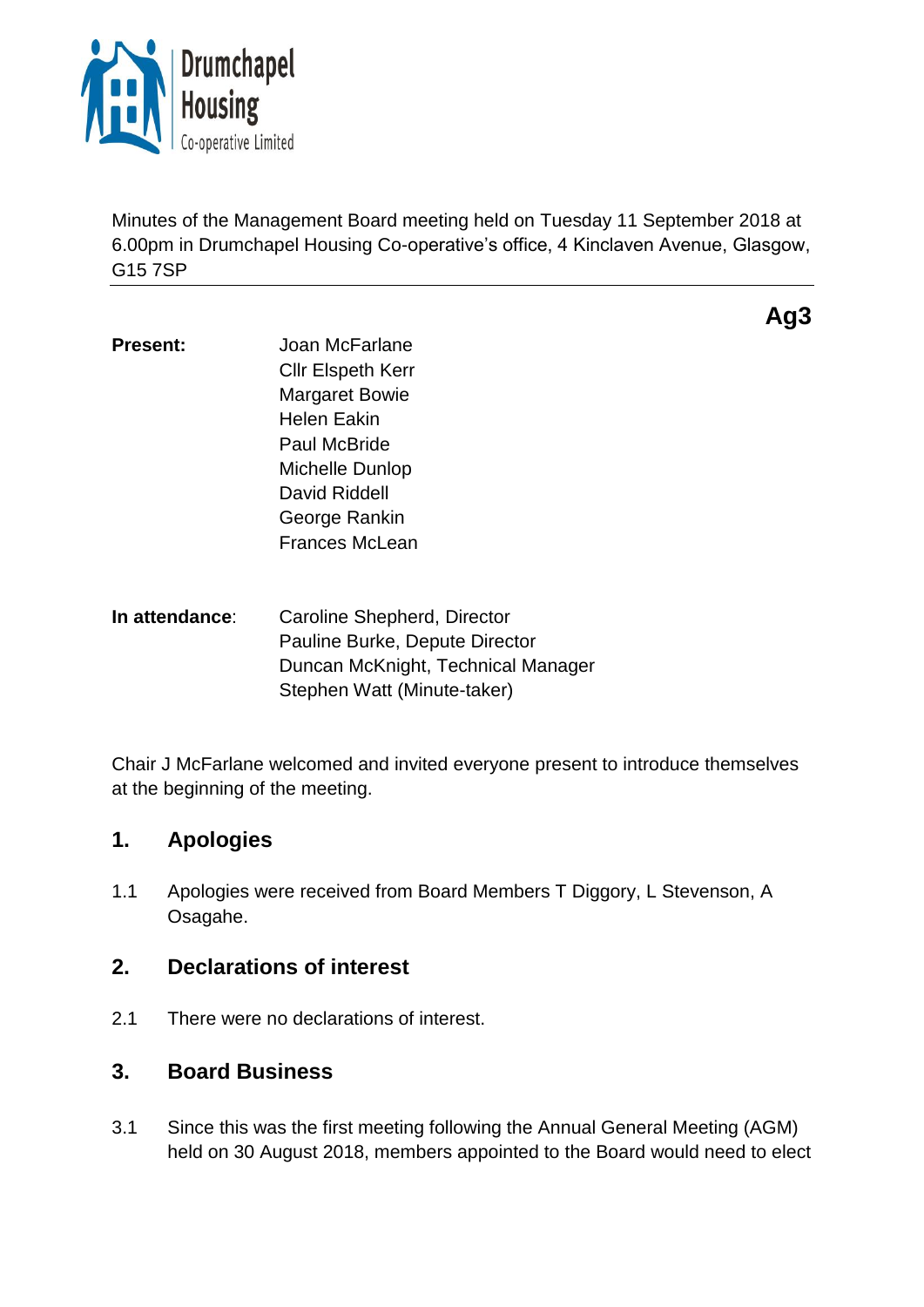their office bearers for 2018-19. The following nominations were received and appointments made:

### **Chairperson**

E Kerr nominated J McFarlane. J McFarland accepted the nomination and this was then seconded by H Eakin.

No other nominations were received and J McFarlane was therefore duly elected as Chair.

#### **Vice Chair**

J McFarlane nominated P McBride. P McBride accepted the nomination and this was then seconded by E Kerr.

No other nominations were received and P McBride was therefore duly elected as Vice Chair.

#### **Secretary**

J McFarlane nominated H Eakin. H Eakin accepted the nomination and this was then seconded by E Kerr.

No other nominations were received and H Eakin was therefore duly elected as Secretary.

- 3.2 C Shepherd asked Board members to nominate themselves for the Audit, Risk and Staffing sub-Committee. The Standing Orders require a membership of between four and six people. The following people volunteered to service on the AR&S sub-Committee:
	- J McFarlane
	- P McBride
	- H Eakin
	- F McLean
	- M Bowie

It was also suggested that T Diggory may be interested in joining the sub-Committee; there is one space and members asked if she could be invited at next month's meeting.

#### **Action – C Shepherd**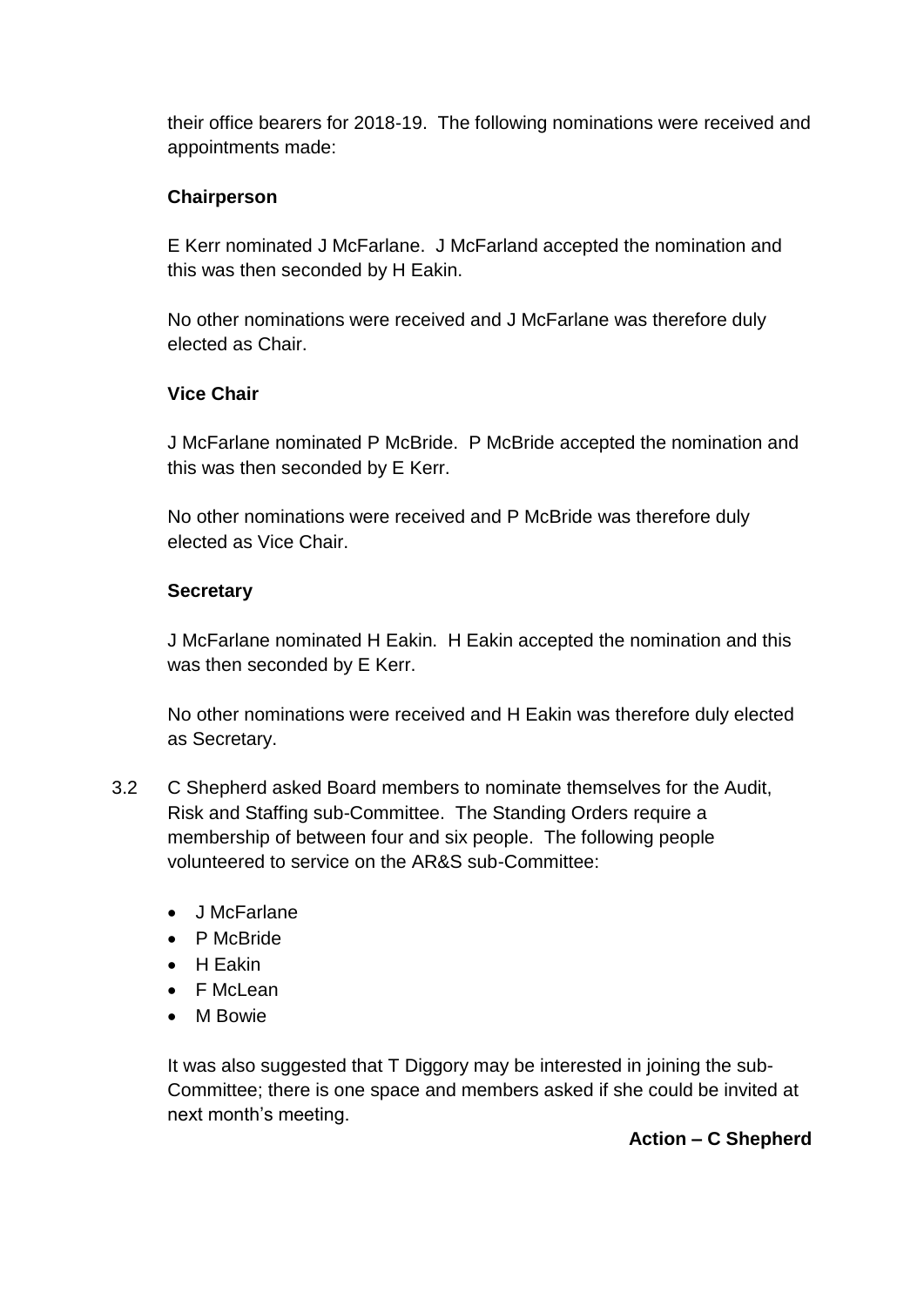#### 3.3 The **authorised signatories** for 2018/19 will be:

- M Bowie
- P McBride
- H Eakin (Secretary)
- P Burke
- C Shepherd

There will also be occasions when J McFarlane, as Chair, will be required to sign certain documents.

# **4. Invitations to Co-opted members**

4.1 Due to there being a full complement, there were no further spaces available to invite Co-optees. C Shepherd expressed her appreciation for all F Russell and A Durnin's hard work and great support over the past twelve months, and it was agreed that flowers would be arranged to thank both.

#### **Action – C Shepherd**

- 4.2 C Shepherd informed the Board that F Russell would be happy to return in future if the opportunity presents itself.
- 4.3 The Board wished to record their thanks for the invaluable input from the cooptees over the past few years.

## **5. Minute of the previous meeting**

5.1 The minute of the meeting on 7 August 2018 was proposed by Cllr E Kerr and seconded by P McBride.

## **6. Matters arising**

- 6.1.1 Item 4.1: C Shepherd informed the Board that Joyce Orr, Director at Pineview, had proposed a joint tender for finance services with Cernach and Drumchapel. Pineview is not due to re-tender this until the middle of next year, however it was decided to postpone the Cernach/Drumchapel tender in order to ultimately obtain better value for money.
- 6.1.2 The Board noted this proposal.
- 6.2 Item 4.3: C Shepherd advised the Board that A Durnin had been successful in being elected to the SFHA Board and will take up her new position at the end of September 2018.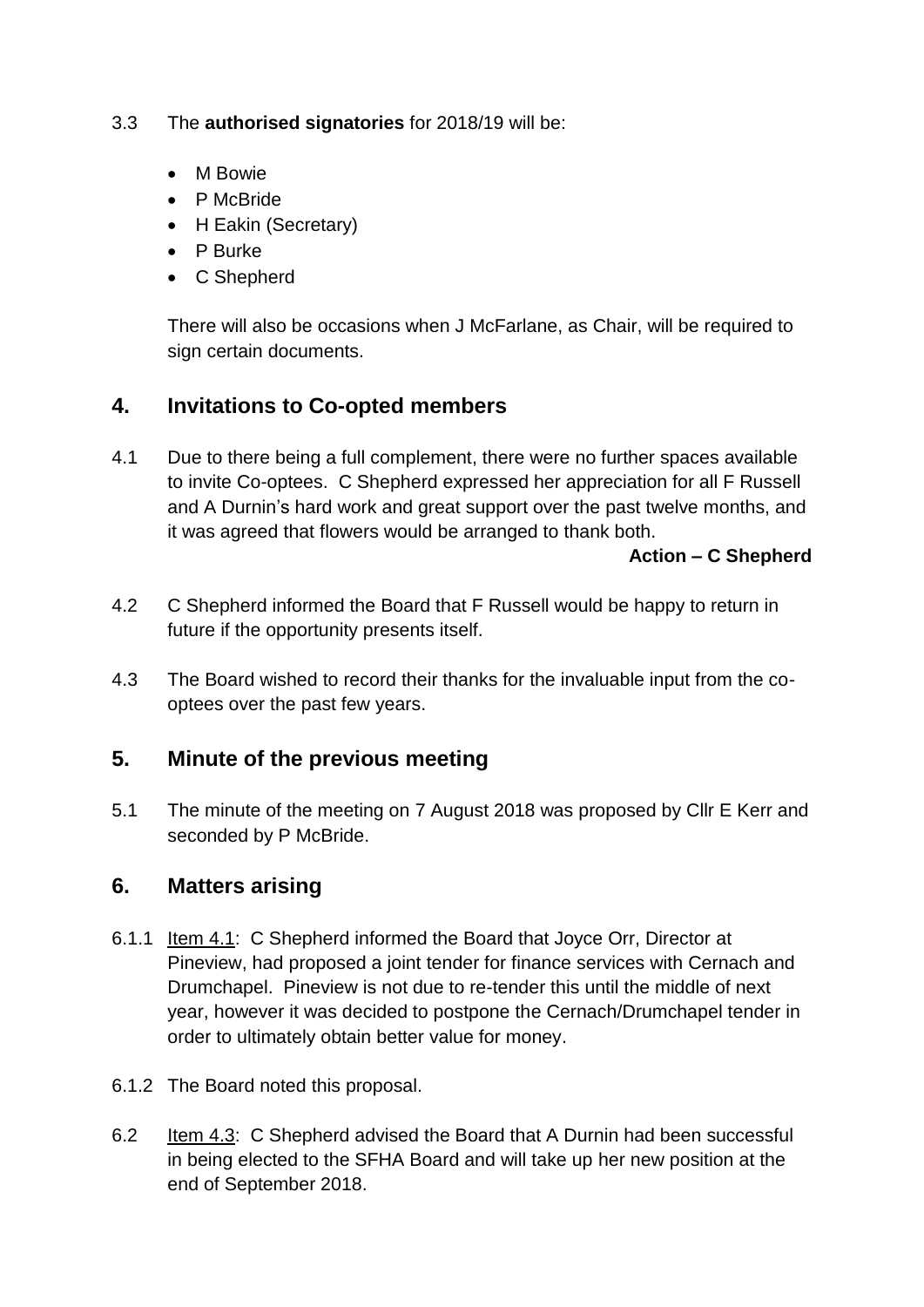- 6.3 Item 5.6: Quinn Internal Audit Ltd. has been appointed as our internal auditor. A meeting has been arranged later in the month to discuss this year's programme.
- 6.4 Item 6.3: The Board were updated that the iPads had been purchased but not yet delivered. These devices will be introduced for the next meeting in October 2018.

# **7. Director's report**

#### **7.1 Regulatory Standards baseline assessment**

7.1.1 C Shepherd advised the Board that, due to C Quinn sending her apologies for tonight, that the feedback from the baseline assessment would instead be postponed until the meeting in October 2018.

#### **7.2 Management Accounts to June 2018**

- 7.2.1 C Shepherd proposed that in the absence of FMD Financial Services, she would talk through the key points of narrative and then take any issues raised to F McDonald.
- 7.2.2 All points relating to the April to June first quarter surplus, overheads, employee costs, balance, money in the bank, pension deficits, and key performance indicators (KPIs) were discussed by C Shepherd. New Board members were further advised that a training session with FMD Financial Services would be organised in the near future.

#### **Action – C Shepherd**

7.2.3 The Board approved the Management Accounts to June 2018.

#### **7.3 GDPR – update**

7.3.1 C Shepherd advised the Board that staff have continued to incorporate GDPR into areas of our business, and that an initial meeting with the Data Protection Officer, Lorna Miller, P Burke and S Watt had taken place. A briefing session with all staff has been arranged for Friday 12 October 2018.

## **8. Depute Director's report**

**8.1 Scottish Social Housing Charter baseline assessment**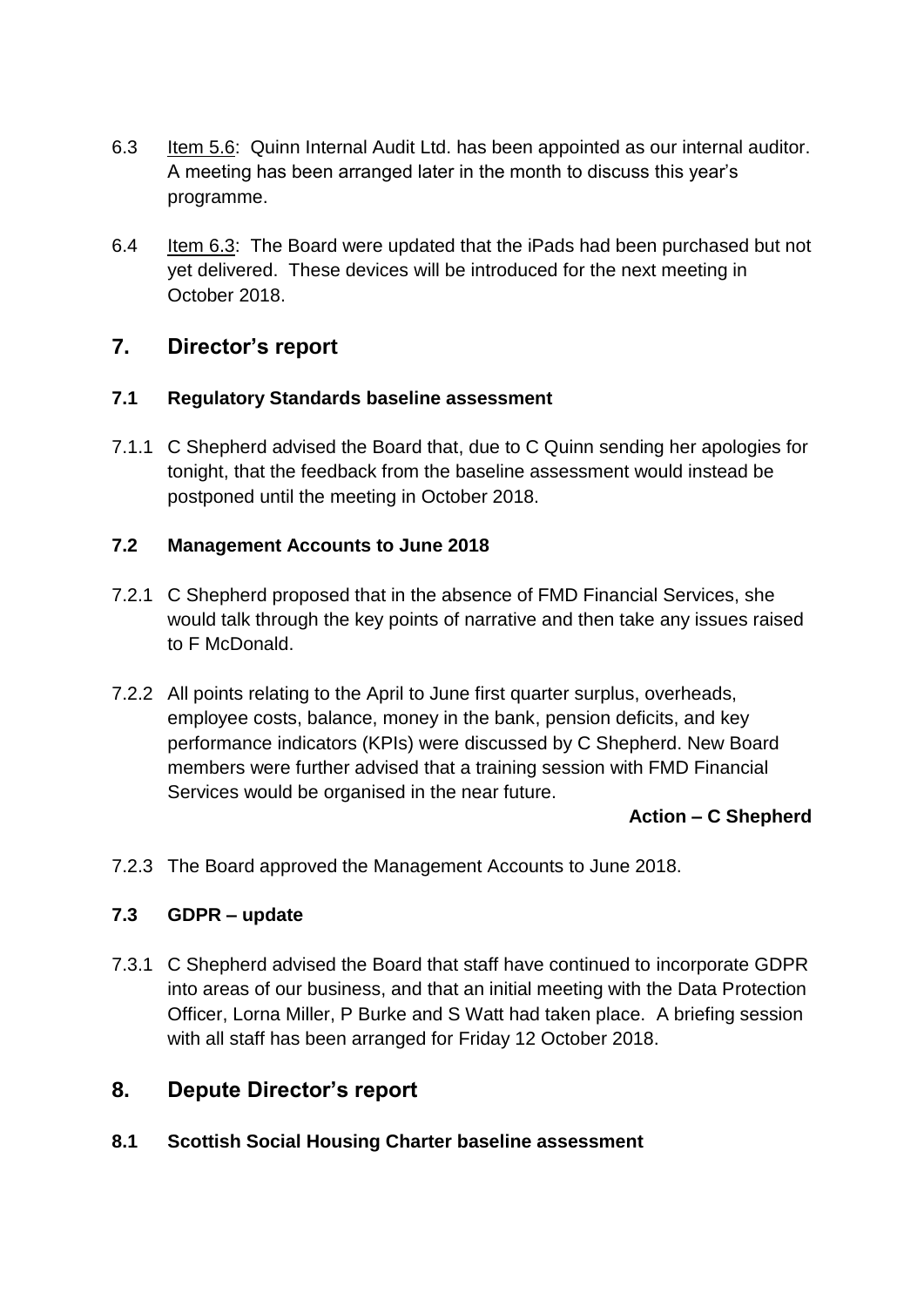8.1 C Shepherd advised the Board that, due to C Quinn sending her apologies for tonight, that the feedback from the baseline assessment would instead be postponed until the meeting in October 2018.

#### **8.2 Performance Report to July 2018**

- 8.2.1 P Burke presented the quarterly performance report, explaining "tenancy offers refused", which was a red indicator, in detail.
- 8.2.2 There was discussion about the rollout of Universal Credit. It was noted that tenants with Post Office accounts were being assisted by the CAB's Welfare Benefits Advisor in setting up bank accounts.
- 8.2.3 P Burke explained why the "percentage of tenants satisfied with home when they first moved in" was red even although the result was high at 95.74%.

### **8.3 Planned Maintenance**

- 8.3.1 D McKnight explained to the Board that the Phase 1 window and bathroom replacement programme had been successful, and that CCG would continue to the next phase.
- 8.3.2 It was highlighted by D McKnight that the tender was marginally higher than what had been budgeted, but CCG's experience and familiarity with the tenants and properties from Phase 1 would be advantageous in progressing Phase 2. Impact assessments carried out by FMD Financial Services have concluded no significant concerns that the planned works are £20,499 over budget.
- 8.3.3 Work will commence in mid-October with completion of Phase 2 being prior to the Christmas break.
- 8.3.4 C Shepherd advised the Board that the 30-year financial projections, due to be presented to the Board later in the year, would seek to take account of increases in tender prices.

#### **8.4 Bad debt report**

- 8.4.1 P Burke presented the bad debt report to the Board and sought former tenant arrears be written-off after all attempts of recovery have been exhausted. The Board agreed to write off a total of £2,849.62 for the second quarter.
- 8.4.2 The Board approved the bad debt write off.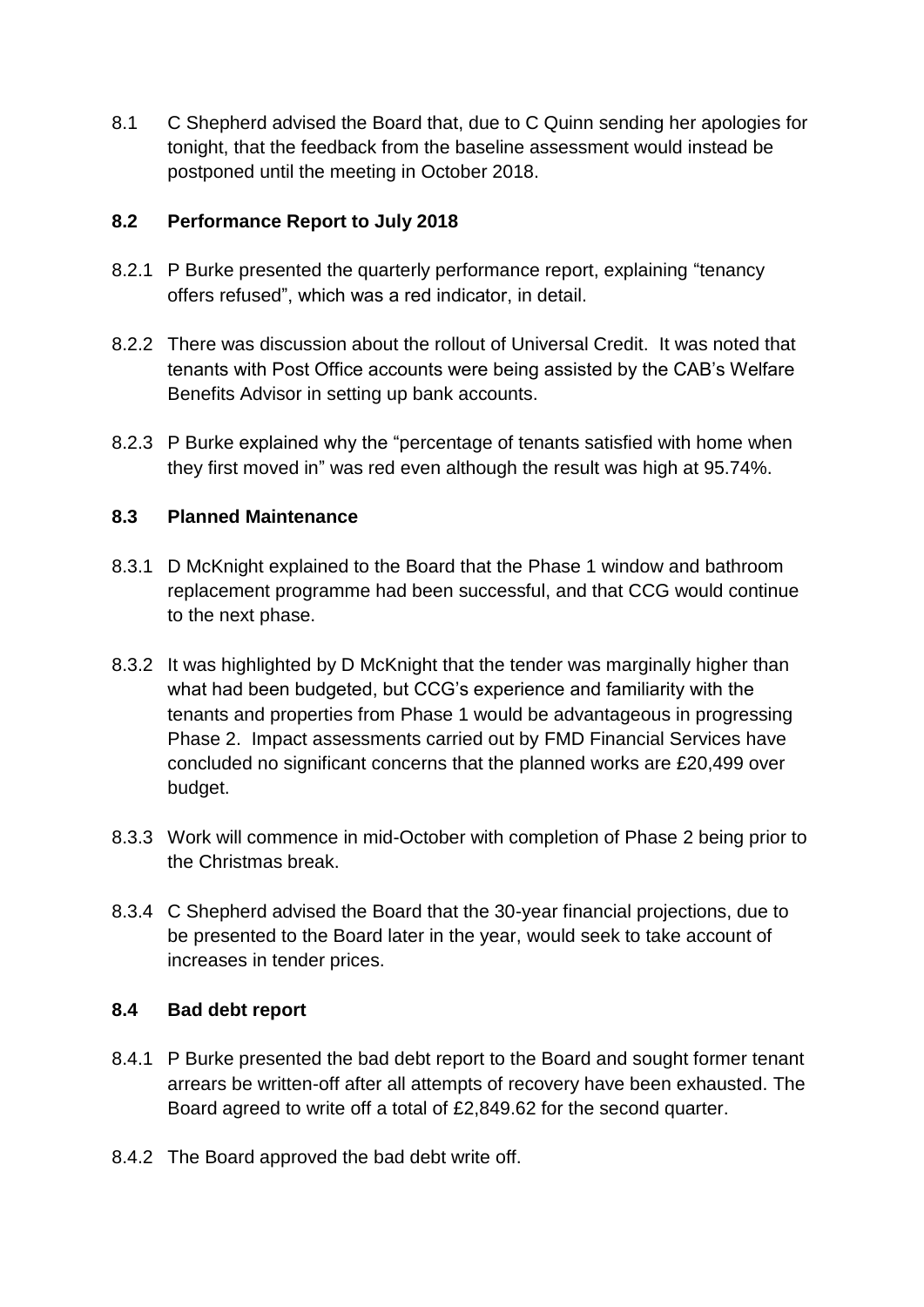#### **8.5 Former tenant credit write off**

- 8.5.1 P Burke referred the Board to former tenant rent accounts for the second quarter where we have been unable to refund £636.77.
- 8.5.2 The Board approved the credit balance write off.

#### **8.6 AGM questionnaire feedback**

8.6.1 P Burke presented the initial findings from the AGM survey to Board members and advised that feedback and follow-up action will be progressed shortly.

#### **Action – P Burke**

### **9. Policy review**

- 9.1.1 The Board induction policy had been deferred to September so that new Board members elected at the AGM could be consulted. L Ewart has prepared the report and will present this at next month's Board meeting.
- 9.1.2 An induction pack for new Board members is being collated by S Watt and will be provided to all at a meeting to be arranged in the next month.

#### **Action – S Watt**

9.1.3 C Shepherd advised all new Board members that training will be arranged and, in the meantime, if anyone is interested in having a more experienced Board member as a mentor, to let her or S Watt know.

#### **Action – C Shepherd**

9.1.4 The Board approved the induction policy.

#### **9.2 Financial procedures – interim review**

- 9.2.1 C Shepherd referred the Board to the review of the financial procedures and regulations, and outlined the following proposed amendments:
	- Current arrangements are that the budget-setting timetable starts in October 2018 with the sub-Committee considering the draft budget at its meeting in November prior to it being agreed by the Board in December. The final budget is then agreed prior to the end of March. Experience from last year's budget-setting programme is that this requires staff to begin the process too early in the year; the role of the sub-Committee was also queried given that the full Board also tends to discuss the draft budget in detail. It was therefore agreed to change the timetable to bring the draft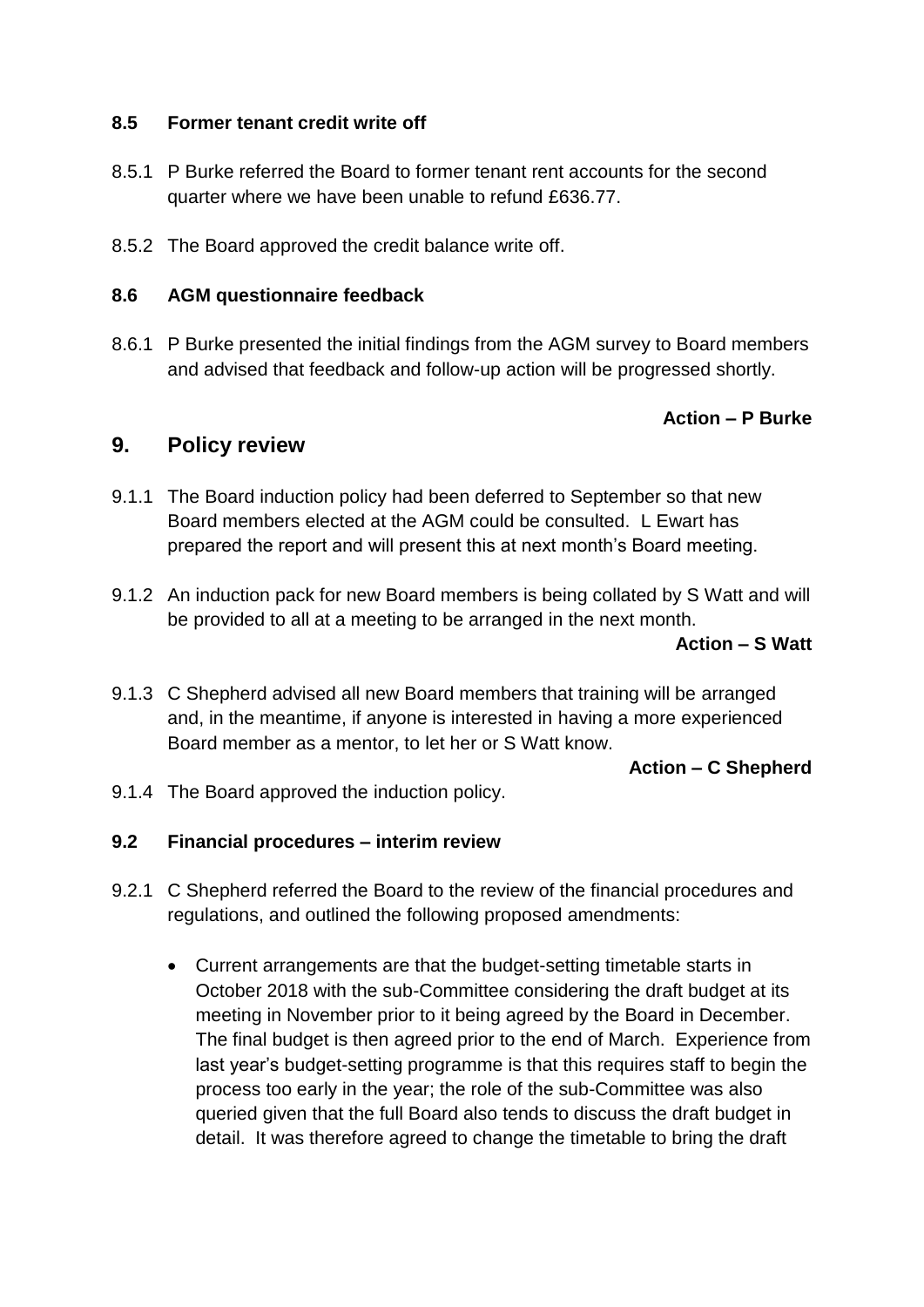budget directly to the Board in January with the final budget no later than the March meeting.

- Some of the responsibilities currently falling to the Finance Agent would more appropriately be with a staff member. This is because the Finance Agent is an advisor and, from a governance point of view, we need to identify the staff members responsible for the various tasks in order to demonstrate greater accountability.
- The Finance Officer is a current budget holder for certain areas but is not able to commit expenditure in these areas. This is likely to be an oversight and it was therefore agreed to amend the regulations to allow the Finance Officer to authorise expenditure of up to £500 in the relevant budget headings. At the same time, it would seem appropriate to amend the Customer Service Advisor's level to £250.
- Approval of the Depute Director's expenses should be approved by the Director rather than being remitted to the Board.
- 9.2.2 The Board approved all of the above amendments.

## **10. Governance**

#### 10.1 **Membership report**

10.1.1 There were three Share Certificates to be issued to new tenants. These were signed by the Secretary and two Board members at the end of the meeting.

## 10.2 **Ethical conduct and notifiable events**

10.2.1 There was nothing to report.

## **10.3 Annual Declarations**

10.3.1 C Shepherd distributed the Board Annual Declarations to all members and requested that these be returned to S Watt prior to the next meeting on 23 October 2018. Sample copies had been circulated with the papers so that members could read them in advance of the meeting.

#### **Action – S Watt**

# **11. Audit, Risk and Staffing sub-Committee**

11.1 The minutes of the meeting on 8 February 2018 were noted without comment.